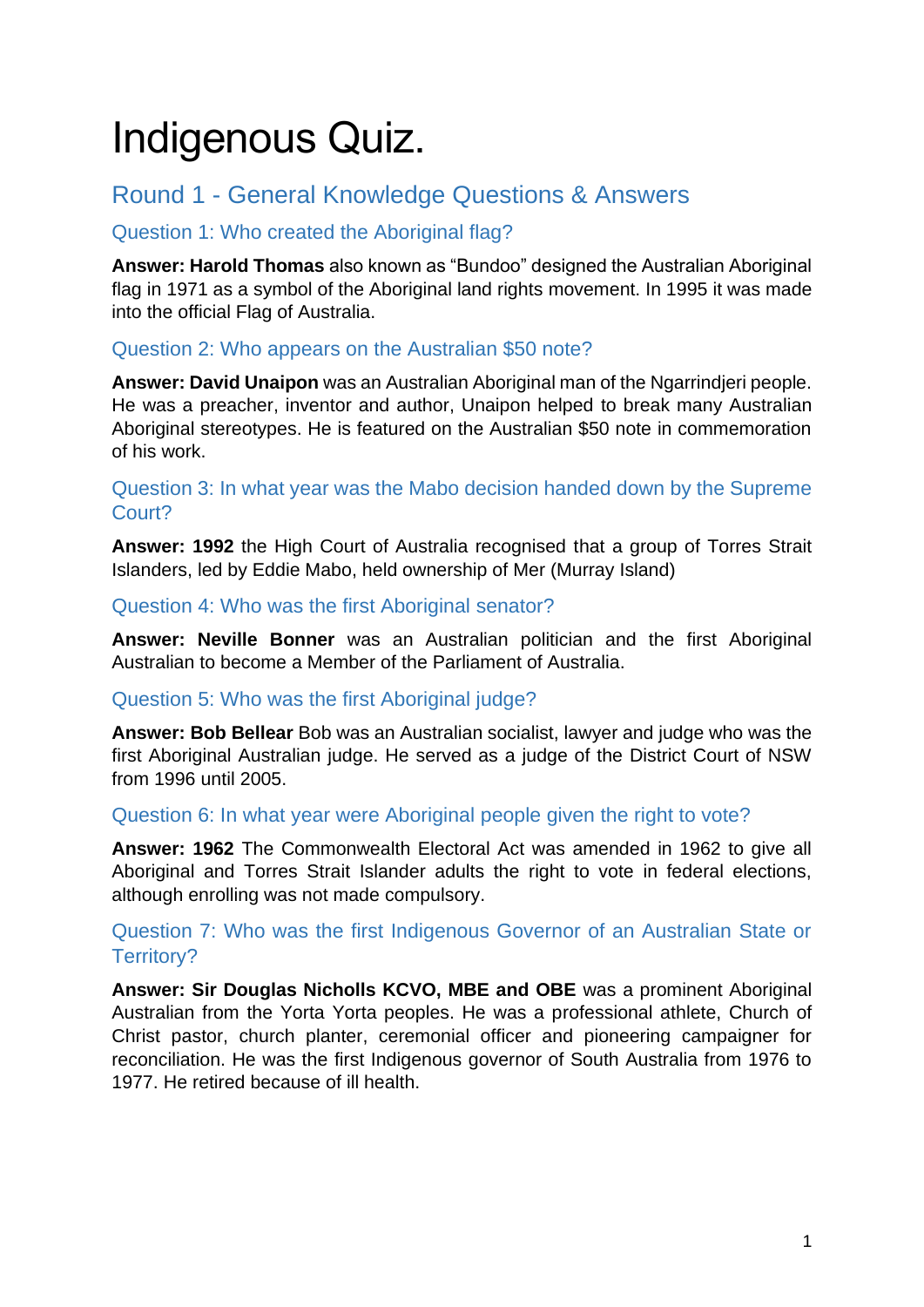# Round 2 - Entertainment

#### Question 1: Where was the bulk of the movie "Australia " filmed?

**Answer:** Home Valley – Western Australia. The film "Australia" was filmed across four different states and territories – Western Australia, Northern Territory, Queensland and New South Wales. Two months of filming took place in the north Qld town of Bowen as it doubled as the Darwin waterfront as it appeared more than 60 years ago.

#### Question 2: Who was the Aboriginal actress who appeared in 'Offspring"?

**Answer**: Deborah Mailman AM was born and grew up in Mount Isa in north-west Queensland. Deborah is an Australian television and film actress, and singer. She played Cherie Butterfield in the Australian comedy/drama series Offspring and is the first Aboriginal actress to win the Australian Film Institute Award for best Actress in a leading role, and has gone on to win four more awards both in television and film.

#### Question 3: The movie the "Sapphires" was about Aboriginal singers that went to Vietnam – what year did they first travel to Vietnam?

**Answer:** 1968 The Sapphires tell the uniquely Australian story of four Aboriginal girls who overcame the prejudice of the 60's to find themselves sent off to Vietnam to entertain the troops, along with the charismatic, but occasionally inept, manager. Exceptional performances from Deborah Mailman and Shari Sebbens. A story of Aboriginal triumph in the 20<sup>th</sup> century introducing a little bit of Aboriginal Culture and their struggle for equality, as well as a ripper movie.

#### Question 4: Which Aboriginal actor had a role in Crocodile Dundee II?

**Answer:** Ernie Dingo from Mullewa Western Australia, Actor and TV personality. Ernie played 'Charlie' in Crocodile Dundee II. His ability with easy screen presence and use of humour, while also capturing serious moods dramatically and convincingly. It is the versatility, above all, which has made him highly effective as a cross-culture communicator.

#### Question 5: Who was the male lead in the film Bran Nue Dae?

**Answer**: Rocky McKenzie an Aboriginal Australian actor from Broome. He played Willie in the film version in 2010 he won a Deadly Award for male actor of the year. The award was an annual celebration of Australian Aboriginal and Torres Strait Islander achievement in music, sport, entertainment, and community.

#### Question 6: What does N A I S D A stand for?

**Answer:** The National Aboriginal Islander Skills Development Association (Australia). In the early 1970's the upsurge of Indigenous cultural pride led to the birth of a unique new dance form in Australia: Contemporary Indigenous Dance. The training side evolved into the National Aboriginal and Islander Skills Association – now known as NAISDA Dance College.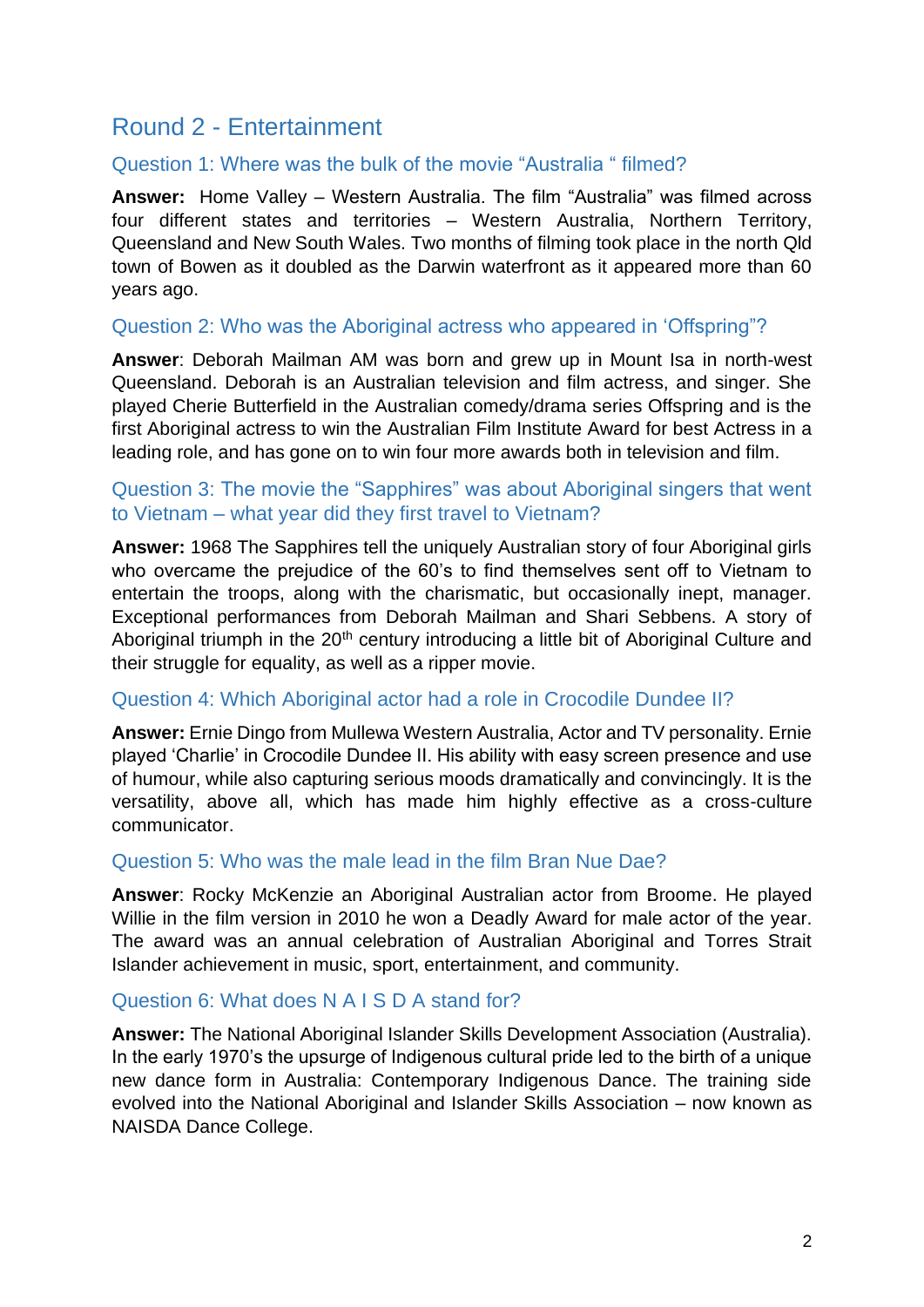### Question 7: Who is the creator of "Mary G"?

**Answer:** Mark Bin Baker a former boiler-maker now a comedian, artist, musician: also the creator of the annual Stompen Ground Festival in Broome and artistic director of Goolari Media Enterprises.

Mary G is a cult figure across North West Australian through her Broome – based "The Mary G Radio Show"

She has recently produced a series of 6 half hour variety programs for SBS TV and is about to burst on the national scene. She is fast, funny and exuberant.

# Round 3 - Sport

Question 1: In what year did the Australian Aboriginal cricket team tour England?

**Answer:** 1868 the first Australian Aboriginal cricket team toured England in a series of matches. The team was made up of 13 Aboriginal men. The team had its beginnings in the western district of Victoria where cricket was played on many cattle and sheep stations. The tour made headlines in England and Australia and is a significant moment in Australia's cricketing history, race relations and national identity.

Question 2: Who lit the Olympic flame at the 2000 Sydney games?

**Answer:** Cathy Freeman lit the Olympic flame at the 2000 Sydney games to enthusiastic roars from the 110,000 crowd packing the Sydney Olympic Stadium

Question 3: Which Aboriginal player made their international soccer debut in 2006?

**Answer:** Travis Dodd played for Adelaide in 2005 and was part of the Adelaide United side that won the 2005-06 A-League Premiership, he was the first Australian player to score a hat-trick in the Asian Champions League.

Question 4: Who is the Aboriginal AFL player to have won two Brownlow Medals?

**Answer:** Adam Roy Goodes played for Sydney Swans in the AFL, he holds an elite place in VFL/AFL as a dual Brownlow Medallist, dual premiership player, four-time All-Australian, member of the Indigenous Team of the Century and representative of Australia in the International Rules series.

#### Question 5: Who was the first Aboriginal boxer to win a professional world title?

**Answer:** Lionel Edmund Rose MBE, was a bantamweight boxer, the first Indigenous Australian to win a world title. Lionel was the first Indigenous Australian to be named Australian of the Year.